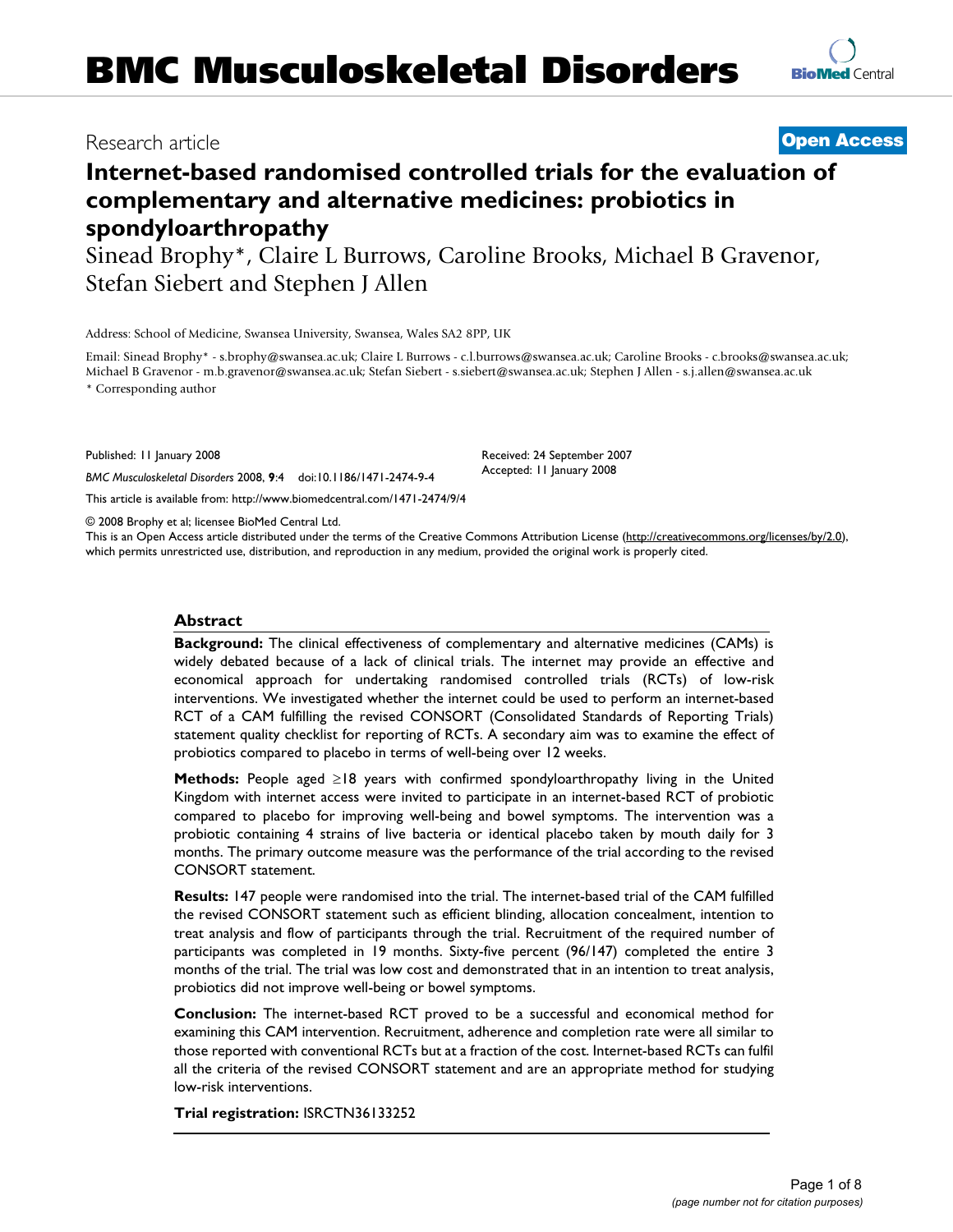#### **Background**

The use of complementary and alternative medicines (CAMs) has increased considerably in the Western industrialised countries in the past decade. CAMs are often used for maintaining wellness and in addition conventional care for chronic and acute health conditions [1]. However, there is real debate around their use [2-4] because of the lack of high quality scientific evidence for their effectiveness. Randomised controlled trials (RCTs) are considered the highest form of scientific evidence for any primary research study. However, few RCTs have been performed on CAMs as there is little incentive for manufacturers to undertake the considerable financial investments required for phase 1–4 clinical trials that assess efficacy, effectiveness, safety and cost-effectiveness [5] when individual CAMs may be provided by several providers and can not be protected by patent. Also, many CAMs can be marketed without the legal restrictions placed on drugs. These barriers mean that the potential benefits of CAMs are generally not adequately assessed, and patients may be denied potentially effective and safe interventions from the national health service.

Internet-based trials may provide a highly economical way of overcoming many of these logistical and funding barriers. Internet-based trials can cut down on cost of staff time (including clinical costs and data entry time), allow frequent contact with participants, enable recruitment across a large area (national or international) instead of requiring multi-centred study design and less common conditions can be examined. We examined whether an internet-based RCT could generate high quality evidence regarding the effectiveness of a widely used CAM/food supplement in a specific patient population by evaluating the performance of the trial according to the revised CON-SORT statement [6]

Our chosen intervention was probiotics in spondyloarthropathy (SpA a group of related disorders) as probiotics have an excellent safety profile [7] and are considered a food supplement. There is considerable evidence from clinical and epidemiological studies that inflammation of the gut is involved in triggering spondyloarthropathy [8- 11] and in the severity of the resultant joint inflammation [12,13] Probiotics may help in treating this bowel inflammation [14-16] and are advertised for ankylosing spondylitis, the prototypic SpA on several commercial internet sites, despite the absence of any published clinical trials.

#### *Objectives*

#### *Primary*

To examine if an internet-based RCT of a CAM can meet the revised CONSORT statement quality checklist for reporting of RCTs.

#### *Secondary*

To examine the effect of probiotic on well-being compared to placebo.

# **Methods**

# *Participants*

Participants were recruited from a link posted on the website of the national patient-led charity, the National Ankylosing Spondylitis Society (NASS). The trial web site provided information regarding the trial and stipulated that participants had to be 18 years or over, resident in the UK, have access to the internet and a diagnosis of SpA. Participants printed-out and signed a consent form and posted it to researchers. This included permission from the participant for the research team to contact their doctor (either general practitioner or rheumatologist) to confirm that they knew the participant, that the participant was more than 18 years old, had a diagnosis of SpA made by a rheumatologist and confirmed by X-ray or magnetic resonance scan, and did not have a immunosuppressive disorder such as HIV/AIDS or cancer. All the participants included in the study had a confirmation from their rheumatologist or GP that they had sacroiliitis as diagnosed using an X ray or MRI. Therefore, no participants have peripheral arthropathy only.

We also asked for the doctor to confirm other conditions such as iritis, psoriasis or inflammatory bowel disease. Participants were asked to stop taking live yogurts or other probiotic preparations for the duration of the study. Participants were encouraged to phone the research team if they required further information.

#### *Interventions*

The probiotic (10 g lyophilized powder containing live bacteria: *Lactobacillus salivarius* (CUL61) 6.25 × 109 cfu (colony forming units), *Lactobacilllus paracasei* (CUL08) 1.25 × 109cfu, *Bifidobacterium infantis* (CUL34) 1.25 × 109 cfuand *Bifidobacterium bifidum* (CUL20) 1.25 × 109 cfu) and the placebo (10 g maltodextrin) capsule were the same colour, size, smell and contained powder of identical appearance. Capsules were sent through the post and participants were instructed to keep the capsules in the refrigerator and take 1 capsule by mouth daily for 3 months.

#### *Outcome measures*

Outcome 1: to fulfil the revised CONSORT statement for reporting of parallel-group randomised trials for an internet-based RCT of a CAM (probiotics).

Outcome 2: Comparison of probiotic and placebo group in terms of well-being, bowel symptoms and arthritis severity (disease activity and function) after 12 weeks of treatment.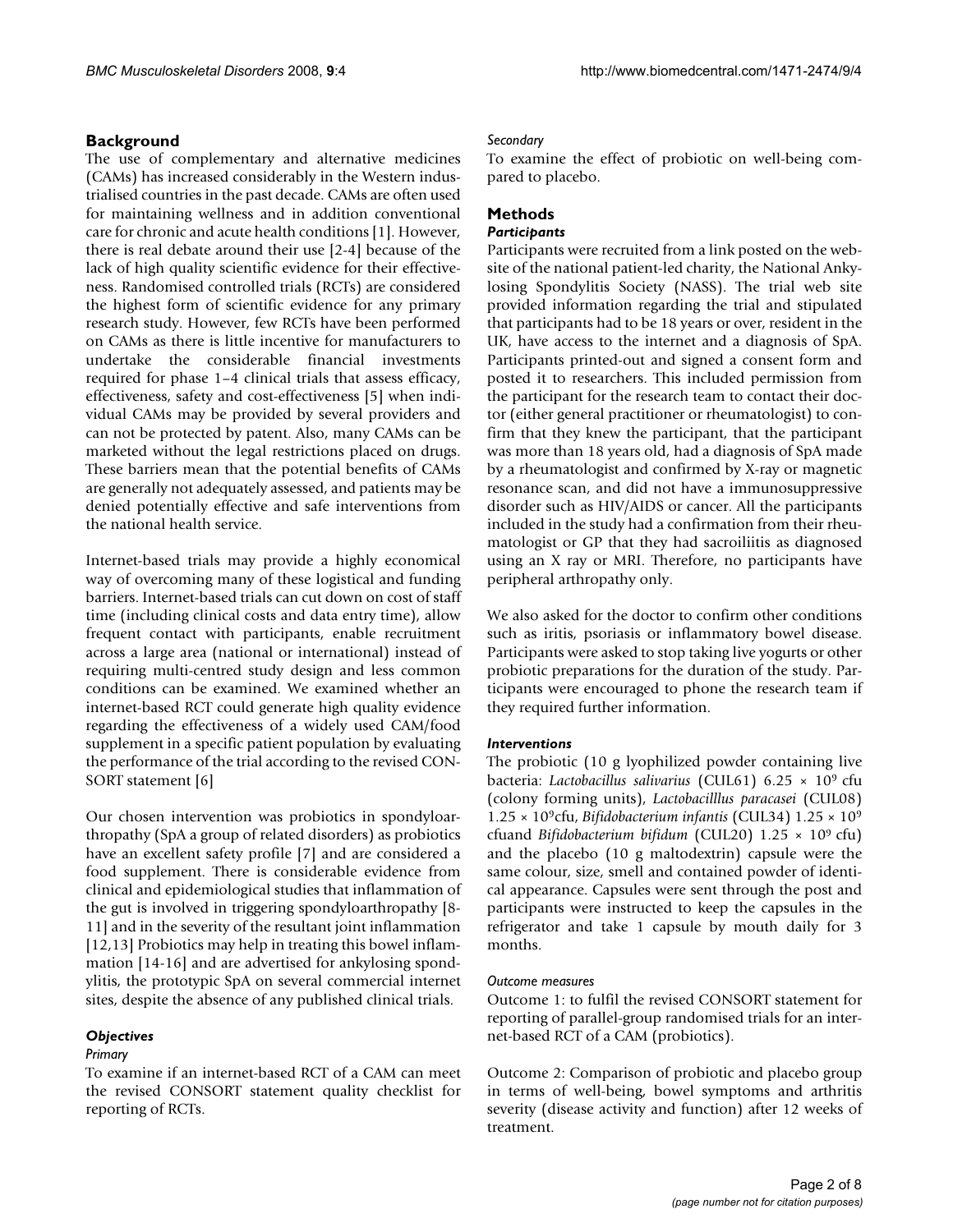#### *Sample size*

We required a sample size of 140 participants for 95% power at 5% significance level (two sided) to detect a clinically relevant difference [17] in wellbeing of 1.5 (standard deviation 2.6) allowing for a 30% drop out rate. The analysis was by intention to treat, with participants being analysed according to the group to which they were randomised. No interim analyses were planned or performed.

#### *Random allocation*

#### *Sequence generation*

A random allocation sequence, without the use of blocks, was generated by the manufacturer of the probiotic intervention (Cultech Ltd., Port Talbot, UK) using a computer generated random number sequence. The sequence allocated participants on a 1:1 basis to either the probiotic or placebo arms of the study.

#### *Allocation concealment*

The allocation sequence was held by the manufacturer and was not accessible to the researchers until all data had been collected, analysed, interpreted and findings given to an independent researcher. The study team allocated participants consecutively to the randomization number sequence and, thereby, to the assigned trial intervention. The individuals generating the random number sequence were in a different site to those recruiting participants and posting out the intervention, and no members of the research team met any of the participants.

#### *Blinding*

Participants and researchers were blinded to group assignment. No member of the research team had face-to-face contact with any of the participants.

#### *Statistical methods*

The secondary end points were compared using general linear models, taking into account baseline values, age, sex and disease duration. Patients with complete and missing data (i.e. missing questionnaires) were compared to examine whether the assumption of data missing in a non-random way could be rejected. At the end of the study the manufacturers informed the research team which participants were in Group A or Group B but the identity of these groups was only revealed after analysis had been completed and the results submitted to an independent third-party. All patients who had completed at least the baseline questionnaire were analysed in an intention to treat analysis.

#### *Follow-up*

Baseline data was collected using the secure trial internet site and included sex, age at onset of disease symptoms, flare of symptoms in the past 7 days and medication. On the same day each week for 3 months, participants completed a 10 cm visual analog scale for the self assessment of well-being [18], bowel symptoms (diarrhoea, stomach pain, blood in stools), disease activity (pain, discomfort, morning stiffness, fatigue and tenderness, all averaged to give a composite score [19]) and function [20,21]. There was also space to make additional comments regarding their health or the trial intervention. Participants reported on the number of study capsules that they had taken during the previous week. Each week patients were contacted by e-mail to remind them to complete the on-line questionnaire. If they did not complete a questionnaire they were contacted by e-mail to find out why.

#### *Ethical approval*

Granted by London MREC ref 04/2/18 in 2004

#### **Results**

This internet-based RCT of a CAM (probiotic) was able to fulfil the revised CONSORT statement quality checklist for reporting of RCTs (Table 1)

#### *Participants*

Of 160 consent forms received, 147 (91.9%) were eligible and were randomised (See Figure 1). Of 160 people giving consent, only 1 person was excluded because of no reply from their primary care practitioner or rheumatologist (See Figure 1). There were 11 who we could not get the diagnosis of SpA independently confirmed and one withdrew consent. Participants were recruited from throughout the UK including; Aberdeen, Brighton, Cornwall, Huddersfield, London and Cardiff and all had the opportunity to phone the researcher to discuss the study prior to consent. Participants showed good adherence to completing the weekly on-line questionnaire, with 65% (96/147) completing the study for the entire 3 months. If we remove the participants who were excluded (as a result of moving out of the UK, or developing other medical conditions) then adherence to completing the questionnaires was 70%.

#### *Recruitment*

The website was made available to participants on 1st September 2004 and the site was closed 19 months later (March 2006), when 147 participants had been randomised.

### *Baseline data*

The two groups were well balanced for baseline characteristics (see Table 2). However, the probiotic group appeared to have poorer function and global well-being, and used more non-steroidal anti-inflammatory drugs (NSAIDs).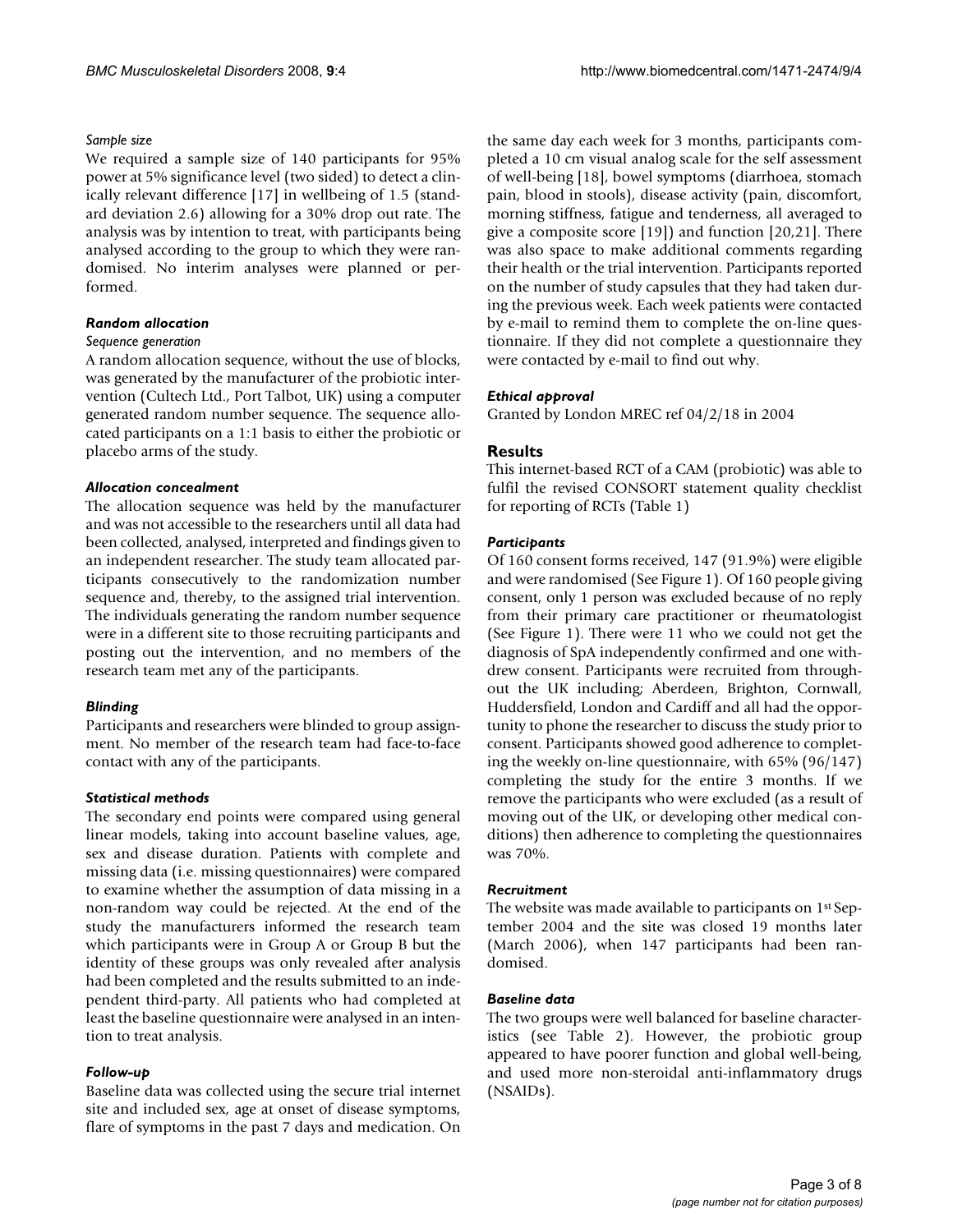| <b>PAPER SECTION</b>                               | <b>Description</b>                                                                                                                                                                                                                                                                                                                                                                                                                                                                                        |
|----------------------------------------------------|-----------------------------------------------------------------------------------------------------------------------------------------------------------------------------------------------------------------------------------------------------------------------------------------------------------------------------------------------------------------------------------------------------------------------------------------------------------------------------------------------------------|
| TITLE AND ABSTRACT                                 | How participants were allocated to interventions is comparable to traditional RCTs                                                                                                                                                                                                                                                                                                                                                                                                                        |
| <b>INTRODUCTION Background</b>                     | Scientific background and explanation of rationale is comparable to traditional RCTs                                                                                                                                                                                                                                                                                                                                                                                                                      |
| <b>METHODS</b> Participants                        | Eligibility criteria for participants needs to be confirmed by a third person as the researchers do not see<br>the participants. In 159 out of 160 consent forms a reply was obtained from the participants' primary<br>care physician or rheumatologist. Settings and locations are generally online and remote access in an<br>internet-based trial.                                                                                                                                                    |
| Interventions                                      | Interventions in an internet-based trial can only be those that the participant administers themselves and<br>are stable enough to be sent in the post. The probiotic intervention fulfilled both these requirements.                                                                                                                                                                                                                                                                                     |
| Objectives                                         | Specifying objectives and hypotheses is comparable to traditional RCTs                                                                                                                                                                                                                                                                                                                                                                                                                                    |
| Outcomes                                           | Outcome measures for an internet-based RCT generally need to be self assessment measures. However,<br>postage of samples (such as blood samples taken at the local hospital or primary care practice) could be<br>feasible. The use of internet-based questionnaires to assess disease severity in SpA has previously been<br>validated[21]                                                                                                                                                               |
| Sample size<br>Randomization - sequence generation | Determination of sample size, stopping rules and interim analysis are comparable to traditional RCTs<br>Randomization is comparable to traditional RCTs                                                                                                                                                                                                                                                                                                                                                   |
| Randomization - allocation concealment             | Allocation concealment is easier with an internet-based RCT as the researchers never meet the<br>participants and can only randomise after the details of the participants have been entered into the data<br>collection system. Researchers did not know who was in group A or B until after all data had been<br>collected and the database cleaned. The identity of group A or B was not revealed until after all the<br>analysis was completed. Participants never knew if they were in group A or B. |
| Randomisation – implementation                     | The allocation sequence was generated by different individuals to those recruiting and to those giving the<br>medication to participants. No member of the research team met the participants                                                                                                                                                                                                                                                                                                             |
| Blinding (masking)                                 | Blinding is feasible using internet-based trials as participants are unlikely to meet in order to compare<br>treatments, researchers never meet participants so have limited ability see effects of treatments and the<br>analyst can be kept completely blinded as the database does not contain any reference to allocation<br>groups until all data collection and data cleaning has been completed.                                                                                                   |
| Statistical methods                                | Statistical methods are comparable to traditional RCTs                                                                                                                                                                                                                                                                                                                                                                                                                                                    |
| <b>RESULTS Participant flow</b>                    | Participant flows are comparable to traditional RCTs. However, participants can drop out without giving<br>reasons. Therefore perhaps additional measures to follow people such as telephone contact, is needed.                                                                                                                                                                                                                                                                                          |
| Recruitment                                        | Dates defining the periods of recruitment and follow-up is comparable to traditional RCTs                                                                                                                                                                                                                                                                                                                                                                                                                 |
| Baseline data                                      | The characteristics collected are all self reported but can be validated by a third person such as the<br>participants medical practitioner                                                                                                                                                                                                                                                                                                                                                               |
| Numbers analyzed                                   | Internet-based trial must use intention to treat as there is no way of assessing compliance. Internet-<br>based trials can measure pragmatic effectiveness and not efficacy                                                                                                                                                                                                                                                                                                                               |
| Outcomes and estimation                            | Analysis presentation is comparable to traditional RCTs                                                                                                                                                                                                                                                                                                                                                                                                                                                   |
| Ancillary analysis                                 | Analysis for an internet-based RCT is comparable to that in traditional RCTs                                                                                                                                                                                                                                                                                                                                                                                                                              |
| Adverse events                                     | Adverse events are harder to report in an internet-based RCT than in a traditional RCT. There is<br>reliance on the participants to report adverse events. This is the reason why internet-based trials can<br>only be conducted on safe interventions.                                                                                                                                                                                                                                                   |
| DISCUSSION Interpretation                          | Interpretation of an internet-based RCT is comparable to that of a traditional RCT                                                                                                                                                                                                                                                                                                                                                                                                                        |
| Generalizability                                   | Generalizability may be affected as participants are a very selected sample. Participants need to have<br>access to the internet/e-mail, the knowledge to use the internet/e-mail and the motivation to self refer to<br>join a trial. However, generalizability of traditional RCTs is compromised by the artificial environment of<br>frequent clinical visits, this bias does not apply to the internet-based RCT.                                                                                     |

#### **Table 1: How an internet-based trial can meet the quality criteria of the revised CONSORT statement**

There was no significant difference in the baseline characteristics of participants who did not complete the entire 3 months trial and those who were lost to follow-up (Those completing the trial were 71.6% male (68/95), average age 43.9, disease duration 20 years compared non-completers who were 64% male (25/39), age 41 and disease duration 19 years). Therefore, the last recorded measurement was carried forward for analysis for all participants. There was no significant difference in the number of patients stopping/starting doses of concurrent AS medication in the placebo compared to the intervention arm.

#### *CAM Outcome*

Overall evidence Overall evidence in an internet-based RCT is comparable to that in a traditional trial

There was no statistically or clinically significant difference between placebo and probiotic groups in terms of global well-being, bowel symptoms or severity of arthritis. The estimated probiotic effect was a worsening in wellbeing of 0.16 units on the 0–10 scale (with 0 being best and 10 being worst), with the 95% confidence interval (- 0.6 to 0.93) well outside the bounds of clinical relevance (a required change in well-being of approximately 1.5 units) (See Table 3 for details and other outcome measures).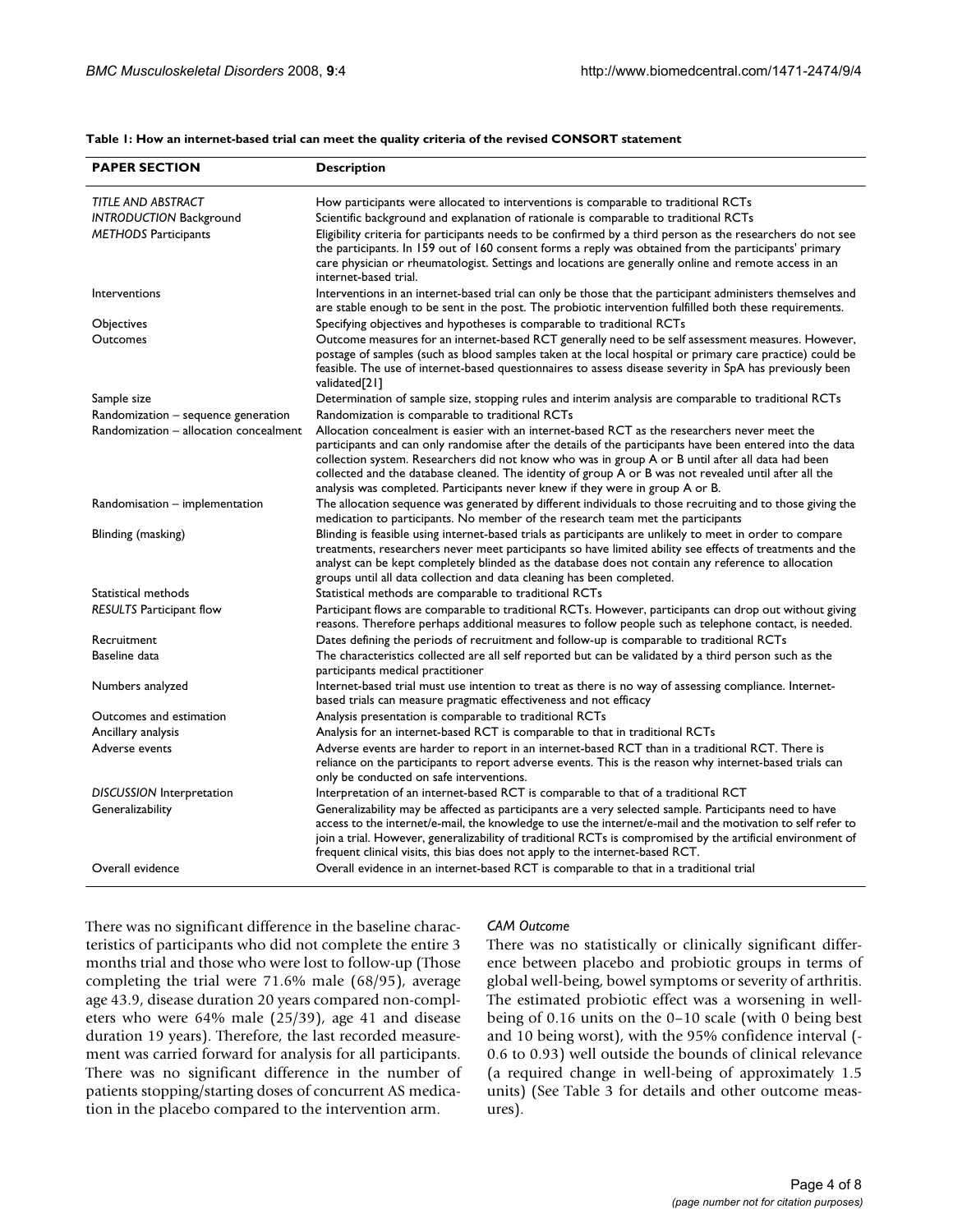

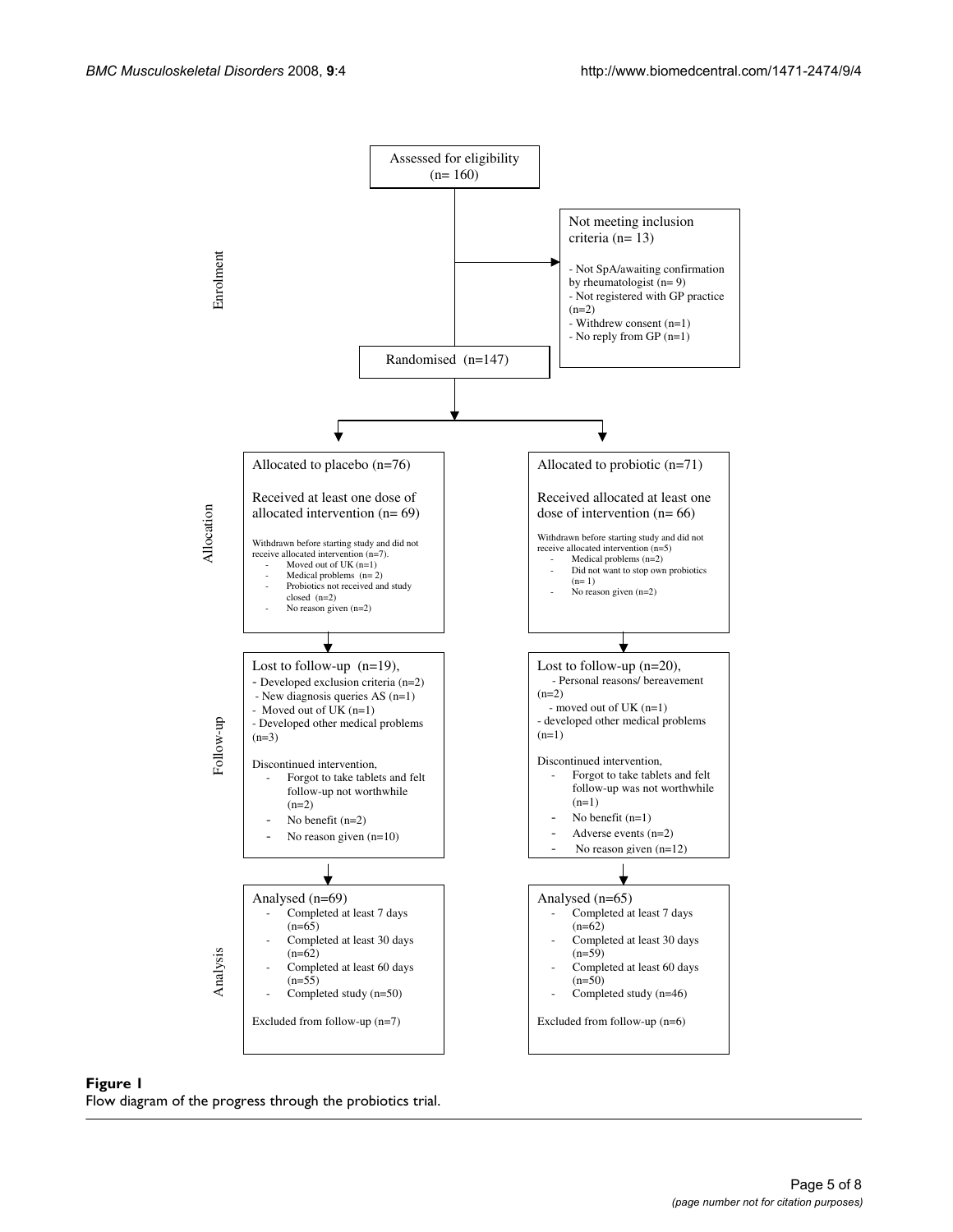|                                                         | Placebo ( $n = 69$ ) | Probiotic ( $n = 65$ ) |  |
|---------------------------------------------------------|----------------------|------------------------|--|
| Age $(s.d)$                                             | 42.7(12.7)           | 44.8 $(12.1)$          |  |
| Disease duration (s.d)                                  | 20.3(13.4)           | 20.3(13.2)             |  |
| Male $(\%)$                                             | 45(65.2)             | 49 (75.4)              |  |
| Iritis <sup>2</sup> $(%)$                               | 13/58 (22.4)         | 14/52(26.9)            |  |
| Inflammatory bowel disease <sup>2</sup> (%)             | $6/58$ (10.4)        | 2/52(3.9)              |  |
| Medication                                              |                      |                        |  |
| non-steroidal anti-inflammatory drug $(\%)$             | 44/66 (66.7)         | 53/62 (85.5)           |  |
| steroid $(\%)$                                          | 2/67(3.0)            | 0/63(0.0)              |  |
| $\blacksquare$ disease modifying antirheumatic drug (%) | $8/67$ (11.9)        | 5/63(7.9)              |  |
| Global Well-being (scale 0-10)                          | 3.2(2.0)             | 4.1 $(2.5)$            |  |
| Disease activity (scale 0-10)                           | 3.5(1.9)             | 4.1 $(2.2)$            |  |
| Function (scale 0-10)                                   | 3.1(2.5)             | 4.2(3.0)               |  |

#### **Table 2: Baseline characteristics of participants1**

Notes

1. Values are mean (standard deviation) for continuous variables and number (percentage) for categorical variables

2. Confirmed by the participant's general practitioner or rheumatologist.

#### *Adherence to medication*

Of those who started the study (69 placebo and 66 probiotic), 3938 out of a possible 5796 (67.9% placebo) and 3748 out of a possible 5544 (67.6% probiotic) tablets were reported to have been taken.

#### *Adverse events*

11 people reported adverse events that they felt could be due to the trial interventions, 5 in the placebo group and 6 in the probiotic group. In the placebo group there were reports of stomach cramps (3), indigestion (1) and general decline in well being (1). In the probiotic group there were reports of stomach cramps (3), indigestion (1), painful spots (1) and dizzy spells (1). In two cases the participants stopped the trial medication and reported by e-mail that the symptoms had continued.

#### **Discussion**

This internet-based trial of a CAM worked well as assessed by the revised CONSORT statement (Table 1) [6]. The

#### **Table 3: Outcome variables**

required number of participants were recruited from a wide geographical area in a reasonable time frame and 92% of respondents were eligible for the trial. General practitioners and rheumatologists confirmed participant's identity and assessed eligibility for the trial without payment, suggesting a high level of support for this approach to clinical research among clinicians.

Participants' compliance with the trial procedure was satisfactory with 65% submitting all the required on-line questionnaires and a reported 68% compliance with the trial intervention. Future internet-based RCTs could include more objective assessments than self reporting. For example, participants could submit biological samples by post for detection of the intervention.

Participation in internet-based trials requires internet access and self motivation to access the research website, participants need to read the study information and then submit a consent form. This might limit generlisabiltiy as

|                                                   |                 | <b>Placebo</b> |          |                 | <b>Probiotic</b> | <b>Estimated Probiotic Effect*</b> |                                                                                   |
|---------------------------------------------------|-----------------|----------------|----------|-----------------|------------------|------------------------------------|-----------------------------------------------------------------------------------|
|                                                   | <b>Baseline</b> | Final          | % change | <b>Baseline</b> | Final            | % change                           | Change in scale (95% CI). A positive<br>value indicates a worsening in condition. |
| <b>Intention to treat</b> $(n = 69$<br>$8 n = 65$ |                 |                |          |                 |                  |                                    |                                                                                   |
| Global wellbeing (0-10 scale)                     | 3.2(2.0)        | 2.9(2.3)       | 9.4%     | 4.1 $(2.5)$     | 3.7(3.0)         | 9.8%                               | $0.16$ (-0.61 to 0.93)                                                            |
| <b>Bowel symptoms</b>                             |                 |                |          |                 |                  |                                    |                                                                                   |
| Diarrhoea $(0 - 10$ scale)                        | 1.9(2.7)        | 1.0(1.7)       | 47%      | 1.8(2.6)        | 1.4(2.3)         | 22%                                | $0.24$ (-0.36 to 0.83)                                                            |
| Stomach pain (0-10 scale)                         | 2.1(2.6)        | 1.2(1.6)       | 42%      | 2.0(2.7)        | 1.4(2.2)         | 30%                                | $0.17$ (-0.42 to 0.76)                                                            |
| Blood in stools (0-10 scale)                      | 0.6(1.8)        | 0.5(1.6)       | 17%      | 0.6(1.6)        | 0.4(1.1)         | 33%                                | $-0.14$ ( $-0.55$ to 0.27)                                                        |
| <b>Arthritis severity</b>                         |                 |                |          |                 |                  |                                    |                                                                                   |
| Disease activity (0-10 scale)                     | 3.5(1.9)        | 2.9(2.2)       | 17%      | 4.1 $(2.2)$     | 3.6(2.6)         | 12%                                | $0.20$ (-0.47 to 0.86)                                                            |
| Function (0-10 scale)                             | 3.1(2.4)        | 2.8(2.6)       | 9.7%     | 4.2(2.9)        | 4.0(3.2)         | 5%                                 | $-0.04$ ( $-0.50$ to 0.43)                                                        |

\* General linear model, with probiotic effect adjusted for age, sex, disease duration and baseline levels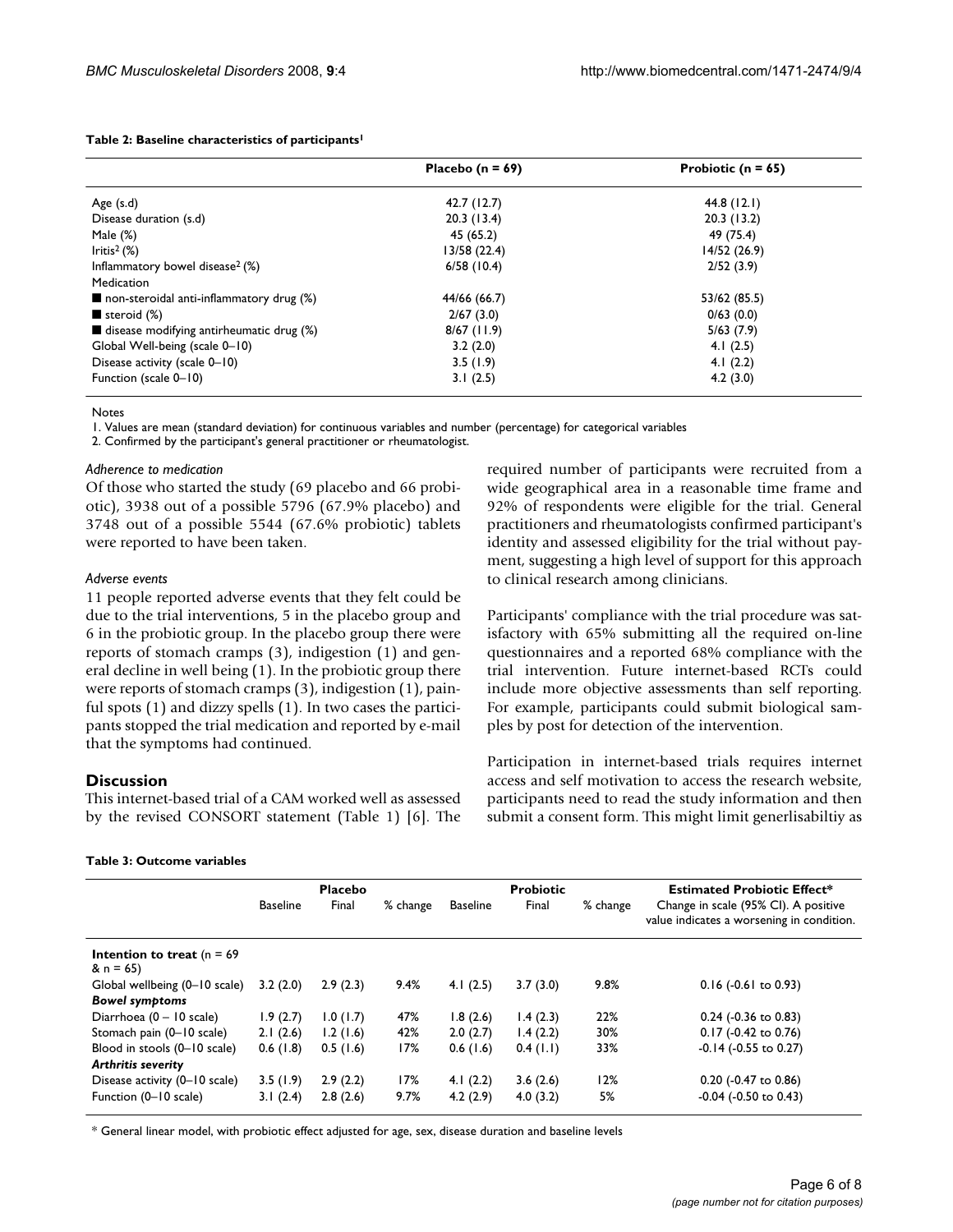they may not be representative of the wider community. However, the fact that the participants have themselves initiated their involvement in the study demonstrates motivation and may also encourage their compliance and thus, increase validity of the findings.

Other factors are likely to discourage compliance in internet-based clinical trials. Participants in traditional RCTs may perceive a benefit from face-to-face contact with health professionals and other members of the research team. Although this may encourage compliance, it is labour intensive and creates a somewhat artificial environment for testing an intervention and the internet approach may better stimulate the "real world" regarding compliance with interventions. Thus, traditional RCTs may be more suitable for explanatory RCTs and the internet-based approach may be suitable for pragmatic RCTs. Methods to increase compliance in internet studies might include telephone contact with researchers, a requirement to post back unused capsules, and alarms or reminders that the intervention is due. Compliance in the probiotic group may have been considerably higher if it had been effective in reducing symptoms and improving well being. Thus, generalizability of traditional RCTs suffers from the artificial trial environment which does not occur in internet-based RCTs [22].

The lack of direct contact with participants compromises follow-up for adverse events. All of the published internetbased studies to date have tested low-risk interventions. They have included a trial of kava and valerian for anxiety and insomnia [23], topical ointment for herpes labialis [24] and a glucosamine for knee pain in osteoarthritis [25]. Probiotics have an excellent safety record [7]. Therefore, we considered this preparation to be suitable for testing using this approach.

This trial was funded by a grant for £4977 from NASS which covered the cost of the data collection, researcher time, postage of medication and letters to doctors and analysis (probiotics were provide free of charge and writing up time was not included in funding). This compares favourably with the costs of traditional RCTs.

In this study the probiotic preparation was not found to improve well-being, disease activity or function compared to placebo. However, it could be argued that the sample tested had long term advanced disease and probiotics may be may be beneficial in the early stages of SpA or for people with milder disease. In addition, it is possible that a larger dose or different mixture of strains of probiotic may have had a beneficial outcome.

In conclusion, we consider that internet-based RCT's are an effective and economical way to test low risk interventions where close follow-up for adverse events is not required. This approach may be particularly suited to CAMs, where traditional RCT's are unlikely to be undertaken, to deliver the evidence-base required by the regulatory authorities [3,4,26]

# **Conclusion**

An internet-based approach allowed us to perform a high quality RCT according to the revised CONSORT statement at low cost. Internet-based trials may be a cost-effective approach for assessing low-risk interventions. In this study probiotics showed no statistical or clinical significant improvement in SpA.

# **List of abbreviations**

CAMs : complementary and alternative medicines

CONSORT: Consolidated Standards of Reporting Trials

NASS: National Ankylosing Spondylitis Society

NSAIDs: non-steroidal anti-inflammatory drugs

RCT: Randomised controlled trial.

SpA: spondyloarthropathy

# **Competing interests**

The author(s) declare that they have no competing interests.

# **Authors' contributions**

SB, SA and MG wrote and designed the protocol. CBu and SB collect the data with input and advice from SS and SA. CBo, SB and MG analysed the data. All authors were involved in interpreting and writing the final results and manuscript.

#### **Acknowledgements**

We would like to thank the NASS for providing funding and allowing us to announce the trial on their website. We would like to thank Cultech Ltd. for providing the probiotics and helping with the study methods and Waters Creative Limited (Digital Technium, Swansea University) for designing and providing the database used to follow participants in the trial.

The NASS, Cultech Ltd and Waters Design had no role or influence in study design, analysis or interpretation.

#### **References**

- 1. Fonnebo V, Grimsgaard S, Walach H, Ritenbaugh C, Norheim AJ, MacPherson H, Lewith G, Launso L, Koithan M, Falkenberg T, Boon H, Aickin M: **[Researching complementary and alternative](http://www.ncbi.nlm.nih.gov/entrez/query.fcgi?cmd=Retrieve&db=PubMed&dopt=Abstract&list_uids=17291355) [treatments--the gatekeepers are not at home.](http://www.ncbi.nlm.nih.gov/entrez/query.fcgi?cmd=Retrieve&db=PubMed&dopt=Abstract&list_uids=17291355)** *BMC Med Res Methodol* 2007, **7:**7.
- 2. Thompson T, Feder G: **[Complementary therapies and the](http://www.ncbi.nlm.nih.gov/entrez/query.fcgi?cmd=Retrieve&db=PubMed&dopt=Abstract&list_uids=16223798) [NHS.](http://www.ncbi.nlm.nih.gov/entrez/query.fcgi?cmd=Retrieve&db=PubMed&dopt=Abstract&list_uids=16223798)** *BMJ* 2005, **331(7521):**856-857.
- 3. Franck L CC Dixon M, Colquhoun D: **[Should NICE evaluate com](http://www.ncbi.nlm.nih.gov/entrez/query.fcgi?cmd=Retrieve&db=PubMed&dopt=Abstract&list_uids=17347233)**and alternative medicines? **334:**506-507.